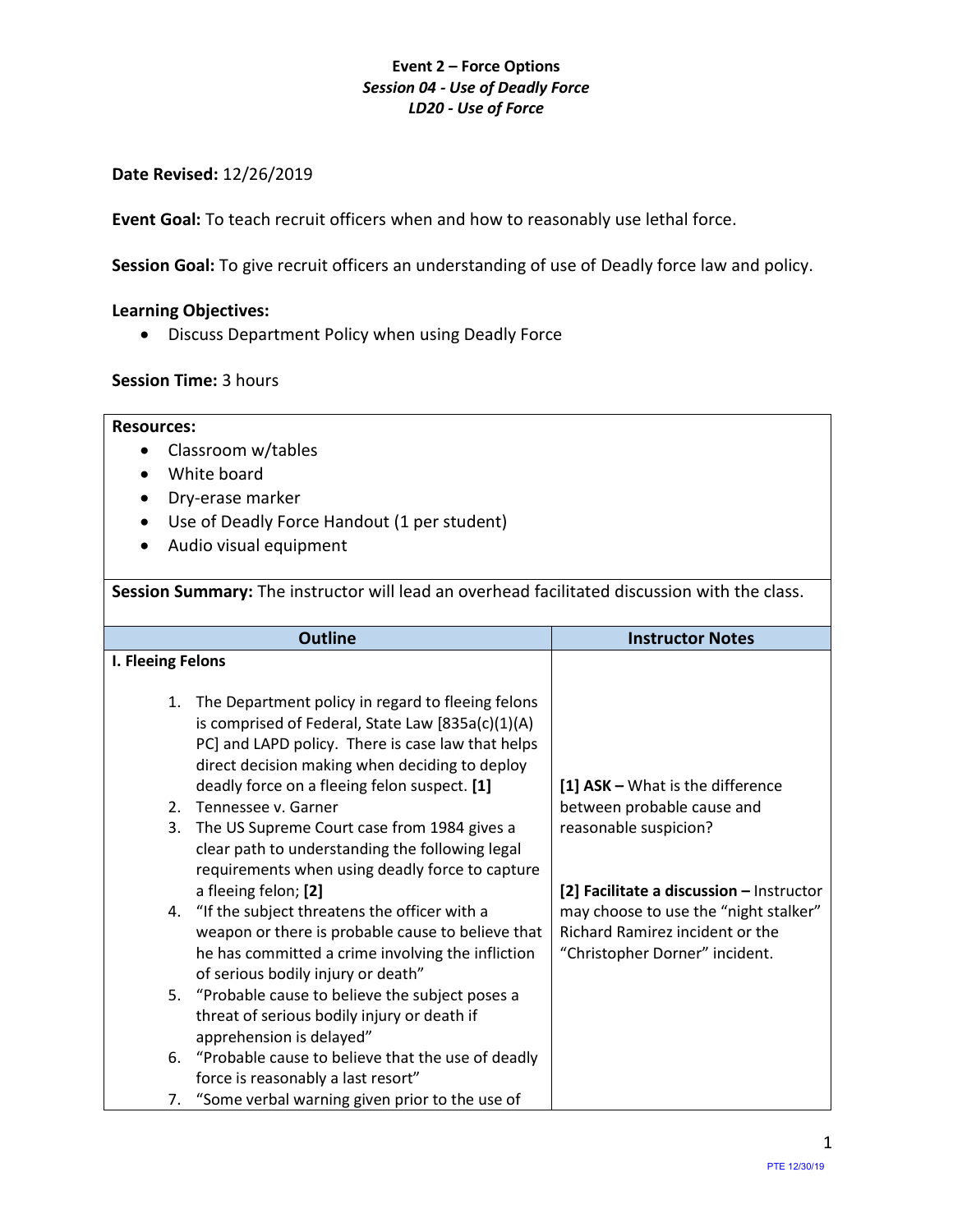|                    | deadly force where feasible."                                                      |                                        |
|--------------------|------------------------------------------------------------------------------------|----------------------------------------|
| II. Shoot to Stop  |                                                                                    |                                        |
|                    |                                                                                    |                                        |
| 1.                 | It shall be the intent of every officer to "shoot to<br>stop" not "shoot to kill". |                                        |
|                    | 2. Officers are instructed to aim for the largest                                  |                                        |
|                    | target and when appropriate slow their rate of                                     |                                        |
|                    | fire to enhance accuracy. This is done to ensure                                   |                                        |
|                    | the greatest opportunity to stop the suspect's                                     |                                        |
|                    | deadly behavior and to limit the danger to the                                     |                                        |
|                    | surrounding community.                                                             |                                        |
|                    | 3. Officers are taught and expected to do whatever                                 |                                        |
|                    | is possible to minimize the risk of death;                                         |                                        |
|                    | however, once a decision is made to use deadly                                     |                                        |
|                    | force by an officer the risk of death becomes a                                    |                                        |
|                    | distinct possibility.                                                              |                                        |
|                    | III. Doubt in the mind of the officer. [3]                                         | [3] Instructor should Quote - "When    |
|                    |                                                                                    | in doubt, don't shoot".                |
|                    | 1. When an officer is uncertain in their mind as to                                |                                        |
|                    | the appropriate use of deadly force, the officer                                   |                                        |
|                    | should not use deadly force.                                                       | [4] Instructor demo $-$ Use the        |
|                    | 2. Officers are not permitted to use deadly force to                               | smallest person in the class and       |
|                    | prevent assaults which will not likely result in                                   | demonstrate an assault versus a        |
|                    | serious injury. [4]                                                                | deadly threat.                         |
|                    | IV. Protecting Property. [5]                                                       | [5] ASK - If a suspect was attacking a |
|                    |                                                                                    | Police K-9 with a knife could you      |
| 1.                 | The use of deadly force to merely protect                                          | shoot to protect the dog?              |
|                    | property is not justified by law.                                                  | (No, by California law the Police K-9  |
| 2.                 | This includes Police K-9 and Police mounted units.                                 | dog is classified as property.)        |
| V. Dogs Shootings. |                                                                                    |                                        |
| 1.                 | Rarely are dogs a threat to life, however they can                                 |                                        |
|                    | cause serious bodily injury. [6]                                                   | [6] ASK - Is there a difference in the |
| 2.                 | Deadly force against a dog is adjudicated the                                      | threat from a Pit-bull vs. a           |
|                    | same, by the Department, as a use of deadly                                        | Chihuahua?                             |
|                    | force against a person. Therefore, the policy                                      |                                        |
|                    | remains the same. [7]                                                              | [7] Ask - What are some signs that a   |
| 3.                 | Department Manual Section 4/204.80 states,                                         | dog is present at the scene of a radio |
|                    | when an animal is critically injured and the                                       | call?                                  |
|                    | Department of Animal Regulation is not readily                                     | -Dog manure in the yard                |
|                    | available, the owner's permission shall be                                         | -Animal feeding bowls                  |
|                    | obtained to destroy the animal by shooting with                                    | -Worn out paths along a fenced yard    |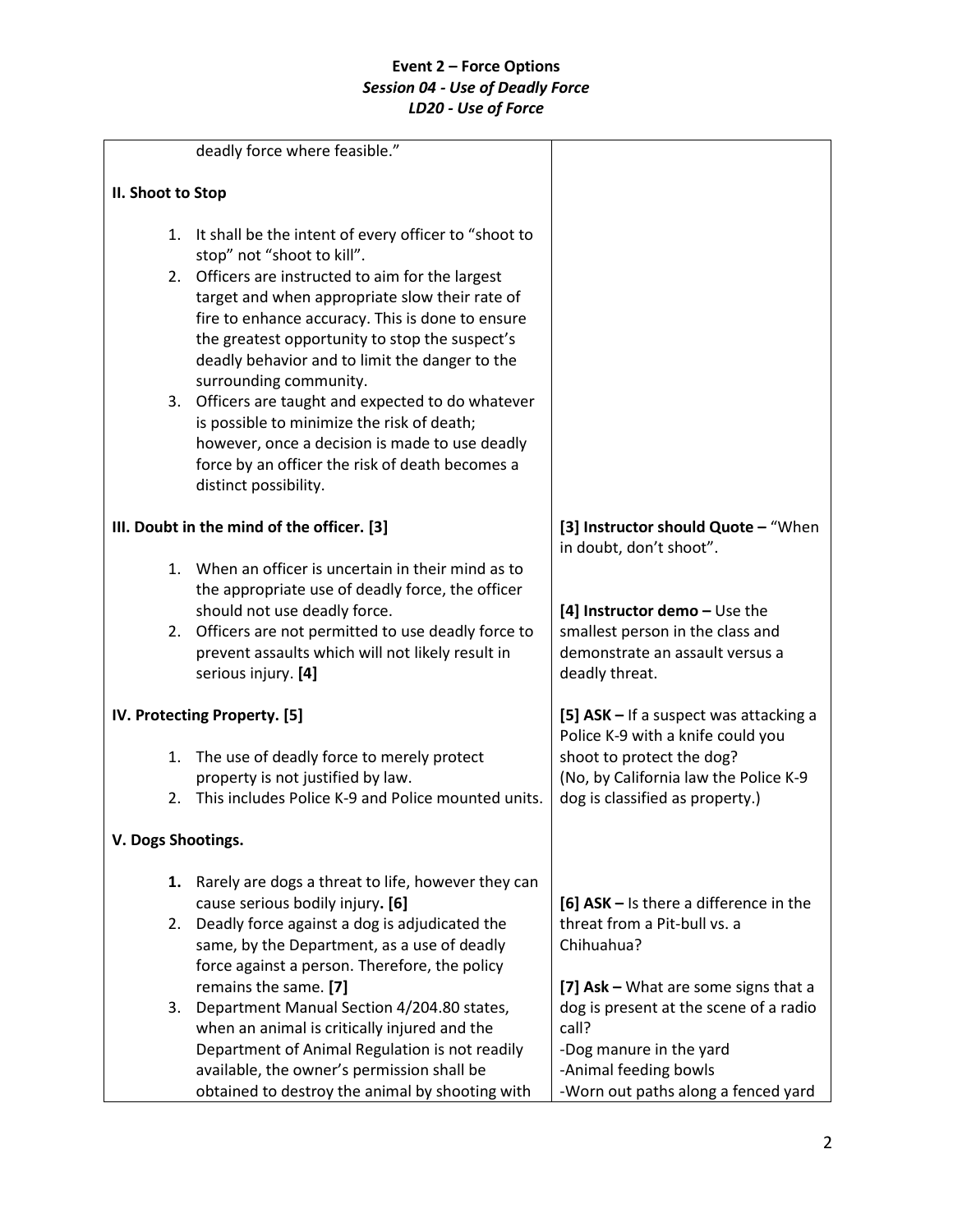|                             | a service firearm.                                                                                                                                                                                                                                                                                      | -Signs on fences<br>-Always listen upon approach |
|-----------------------------|---------------------------------------------------------------------------------------------------------------------------------------------------------------------------------------------------------------------------------------------------------------------------------------------------------|--------------------------------------------------|
| VI. Juvenile Subjects.      |                                                                                                                                                                                                                                                                                                         |                                                  |
|                             | 1. The LAPD has always utilized extreme caution<br>with regards to using deadly force against                                                                                                                                                                                                           |                                                  |
|                             | youthful looking offenders.<br>2. Juveniles, due to their age, immaturity and<br>inexperience may not have a full understanding<br>of the seriousness and consequences of their<br>actions when involved in the commission of a<br>felony crime.                                                        |                                                  |
|                             | 3. Officers are reminded the same laws and policy<br>with regard to the use of deadly force apply to<br>juveniles as they do with adults. However, using<br>good judgment as to the capability of the juvenile<br>is a vital issue that must be addressed prior to the<br>decision to use deadly force. |                                                  |
|                             | VII. Misdemeanor Suspect(s).                                                                                                                                                                                                                                                                            |                                                  |
|                             | 1. There are no crimes classified as a misdemeanor<br>that elevate to the level where deadly force<br>would be justified.                                                                                                                                                                               |                                                  |
|                             | 2. Incidents may start as a misdemeanor then<br>escalate to a felony such as; carrying a concealed<br>weapon that evolves into a ADW or attempt<br>murder.                                                                                                                                              |                                                  |
| <b>VIII. Warning Shots.</b> |                                                                                                                                                                                                                                                                                                         |                                                  |
| 1.<br>2.<br>3.              | Generally warning shots are prohibited.<br>Warning shots are considered deadly force by the<br>Department.<br>Must be a situation to prevent a threat of serious                                                                                                                                        |                                                  |
| 4.                          | bodily injury or death.<br>"To prevent the taking of a life, by not taking a                                                                                                                                                                                                                            |                                                  |
| 5.                          | life!"<br>Warning shots shall only be used in exceptional<br>circumstances where it might reasonably be<br>expected to avoid the need to use deadly force                                                                                                                                               |                                                  |
| IX. Cover Fire.             |                                                                                                                                                                                                                                                                                                         |                                                  |
| 1.                          | Controlled and deliberate fire, directed at a life<br>endangering threat, where the officer reasonably                                                                                                                                                                                                  |                                                  |